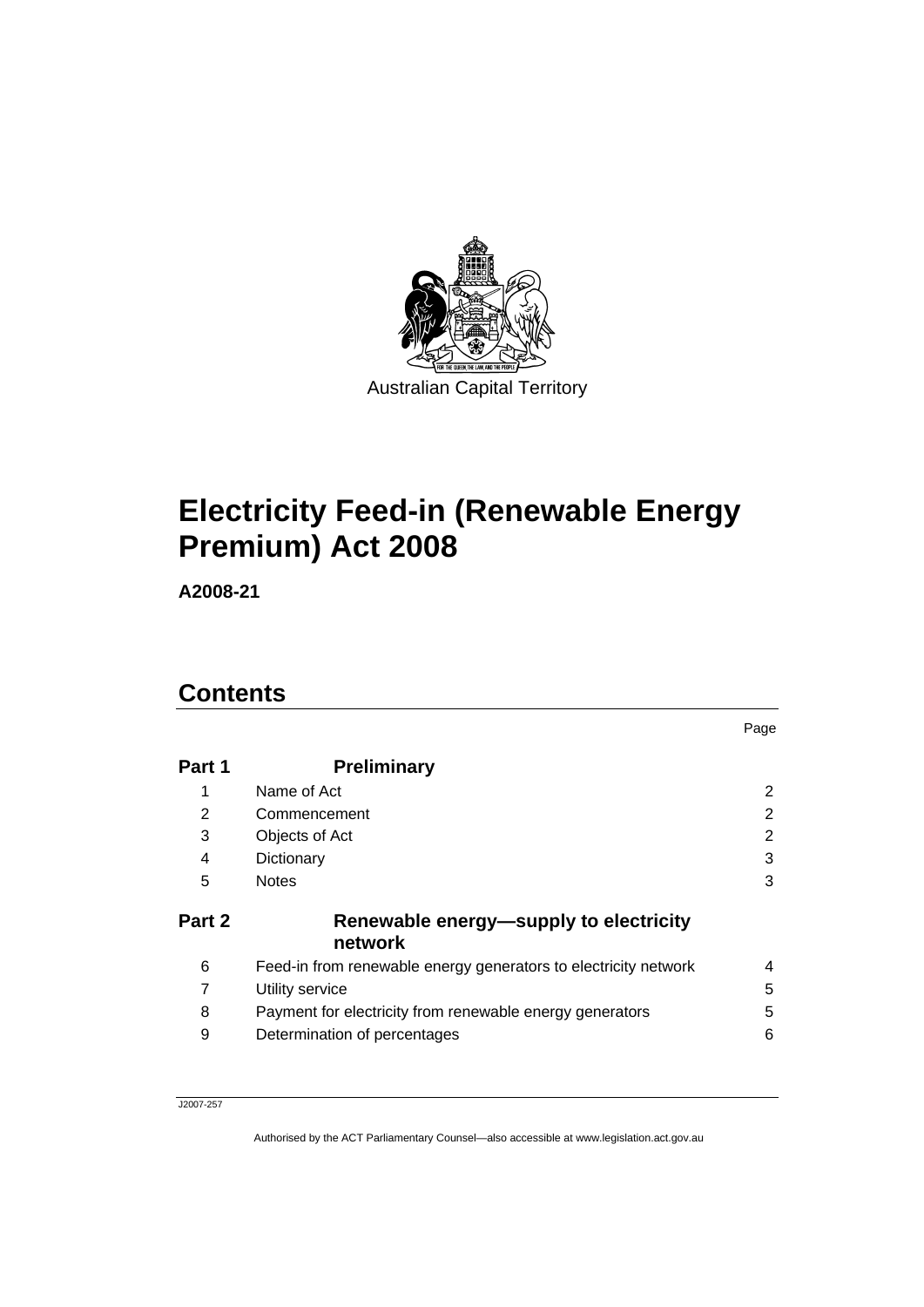#### **Contents**

| Part 3            | Renewable energy premium—determination<br>of rate | Page |
|-------------------|---------------------------------------------------|------|
| 10                | Determination of premium rate                     |      |
| 11                | Premium rate-20 years                             | 8    |
| Part 4            | <b>Miscellaneous</b>                              |      |
| 12                | Regulation-making power                           | 9    |
| 13                | Review of operation of Act                        | 9    |
| <b>Dictionary</b> |                                                   | 10   |

contents 2 Electricity Feed-in (Renewable Energy Premium) Act 2008

A2008-21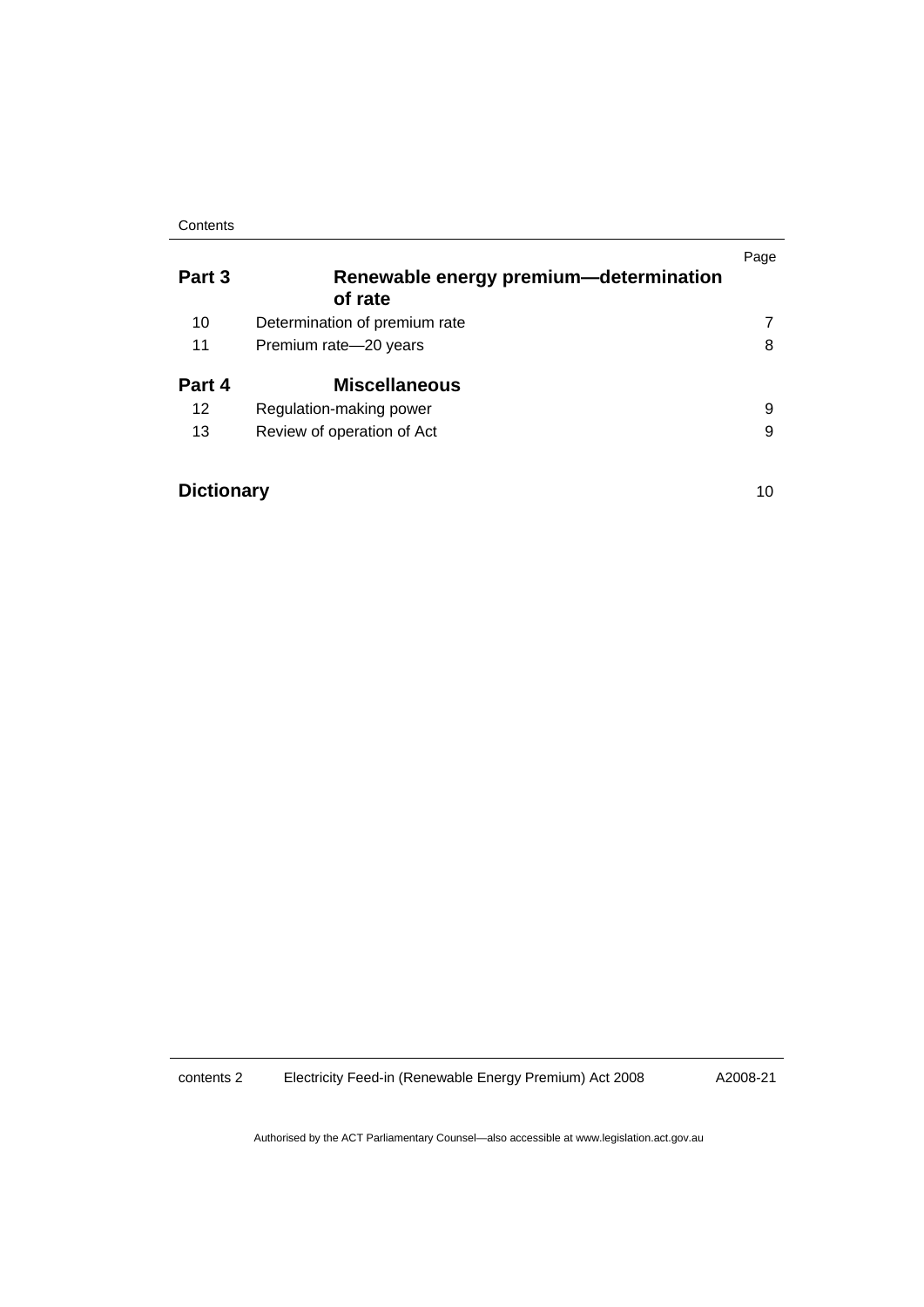<span id="page-2-0"></span>

# **Electricity Feed-in (Renewable Energy Premium) Act 2008**

**A2008-21** 

l

An Act about the supply of electricity from solar and other renewable energy sources to electricity distributors, and for other purposes

The Legislative Assembly for the Australian Capital Territory enacts as follows:

J2007-257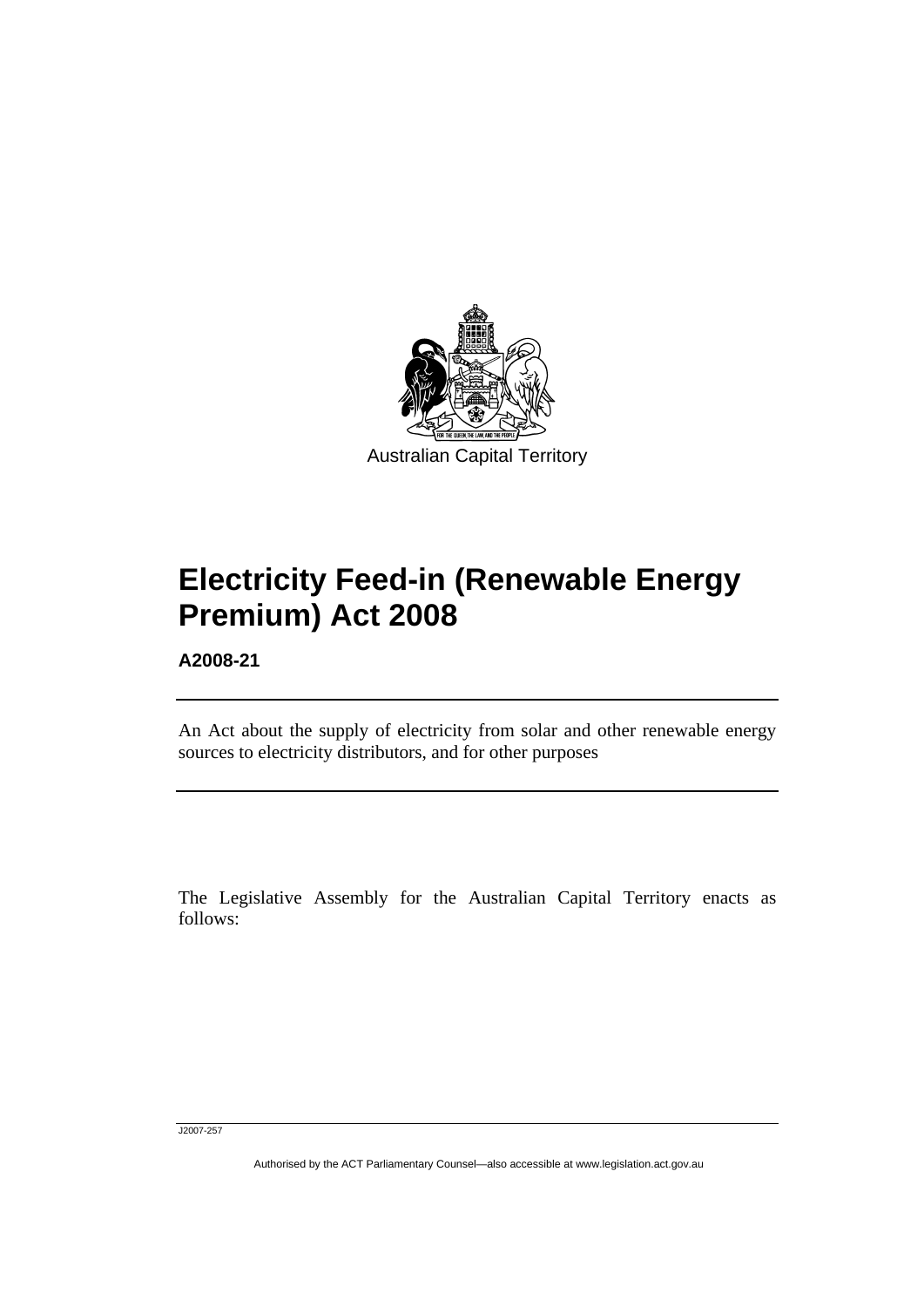#### <span id="page-3-0"></span>Part 1 **Preliminary**

Section 1

## **Part 1** Preliminary

#### **1 Name of Act**

This Act is the *Electricity Feed-in (Renewable Energy Premium) Act 2008*.

#### **2 Commencement**

- (1) This Act commences on a day fixed by the Minister by written notice.
	- *Note 1* The naming and commencement provisions automatically commence on the notification day (see Legislation Act, s 75 (1)).
	- *Note 2* A single day or time may be fixed, or different days or times may be fixed, for the commencement of different provisions (see Legislation Act, s 77 (1)).
- (2) If this Act has not commenced before 1 July 2009, it automatically commences on that day.
- (3) The Legislation Act, section 79 (Automatic commencement of postponed law) does not apply to this Act.

#### **3 Objects of Act**

The objects of this Act are to—

- (a) promote the generation of electricity from renewable energy sources; and
- (b) reduce the ACT contribution to human-induced climate change; and
- (c) diversify the ACT energy supply; and
- (d) reduce the ACT's vulnerability to long-term price volatility in relation to fossil fuels.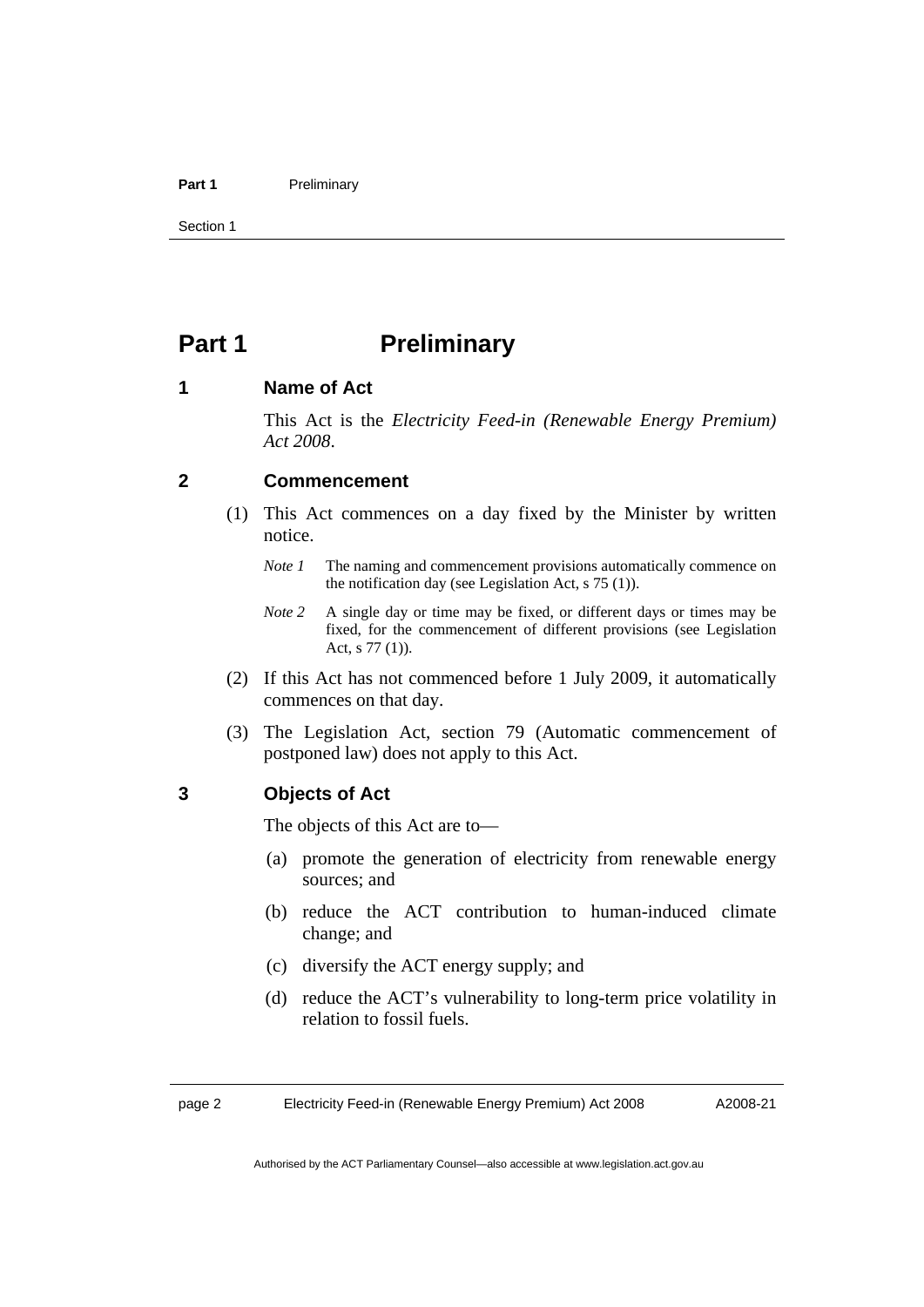#### <span id="page-4-0"></span>**4 Dictionary**

The dictionary at the end of this Act is part of this Act.

*Note 1* The dictionary at the end of this Act defines certain terms used in this Act, and includes references (*signpost definitions*) to other terms defined elsewhere.

For example, the signpost definition '*electricity distributor*—see the *Utilities Act 2000*, dictionary.' means that the term 'electricity distributor' is defined in that dictionary and the definition applies to this Act.

*Note 2* A definition in the dictionary (including a signpost definition) applies to the entire Act unless the definition, or another provision of the Act, provides otherwise or the contrary intention otherwise appears (see Legislation Act, s  $155$  and s  $156$  (1)).

#### **5 Notes**

A note included in this Act is explanatory and is not part of this Act.

*Note* See the Legislation Act, s 127 (1), (4) and (5) for the legal status of notes.

A2008-21

page 3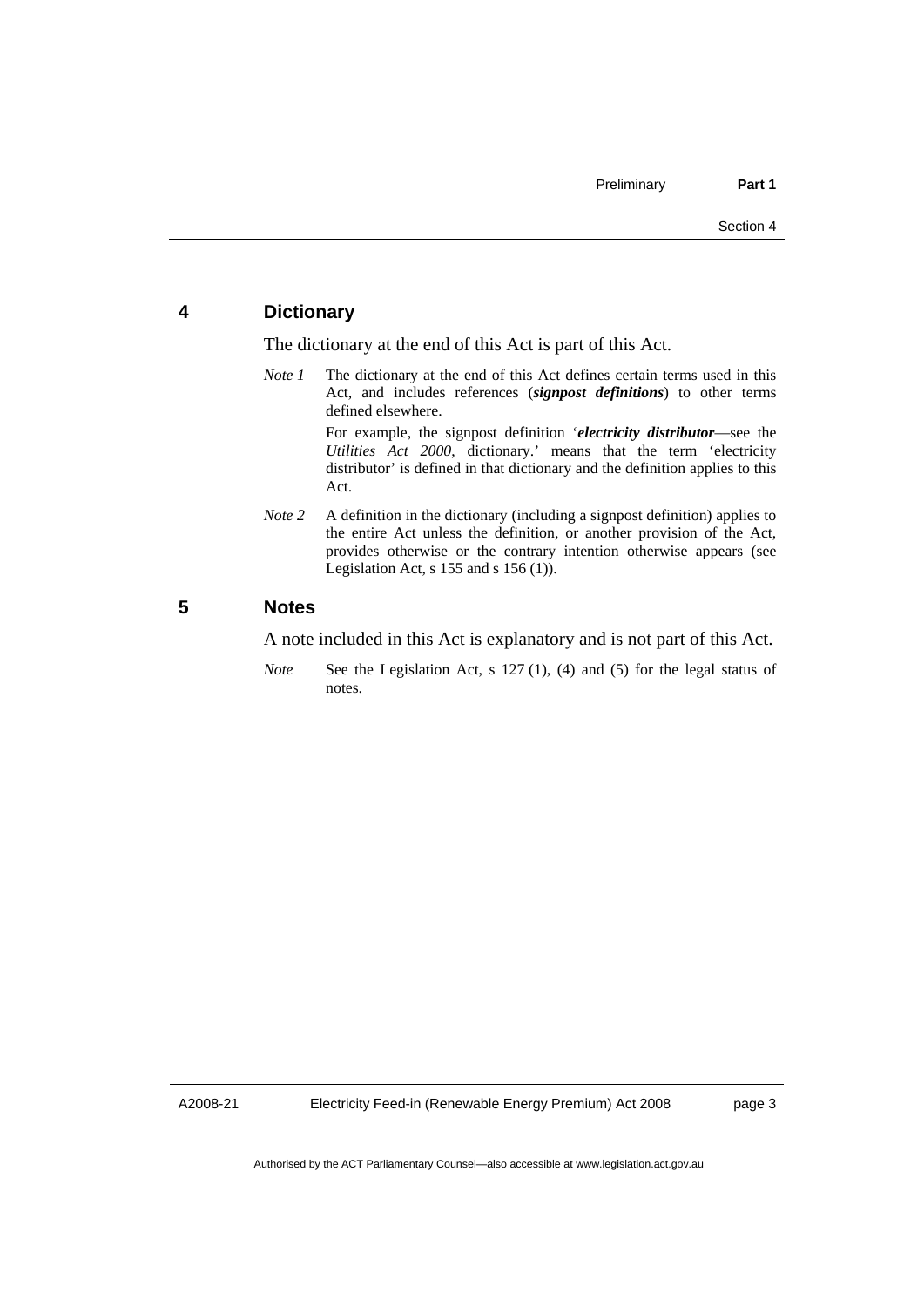<span id="page-5-0"></span>Section 6

## **Part 2 Renewable energy—supply to electricity network**

### **6 Feed-in from renewable energy generators to electricity network**

- (1) This section applies to—
	- (a) an electricity distributor licensed to distribute electricity through an electricity network; and
	- (b) an electricity supplier licensed to supply electricity from the network.
- (2) It is a condition of the distributor's licence that the distributor must, on application by the occupier of premises at which there is an NEL compliant renewable energy generator—
	- (a) connect the generator to the distributor's network to enable electricity generated by the generator to be supplied to the network; and
	- (b) reimburse the utility that is the electricity supplier to the premises the difference between—
		- (i) the amount payable under subsection (5) for electricity generated by the generator; and
		- (ii) the normal cost of that electricity; and
	- (c) pass on to the occupier any additional metering costs in relation to electricity generated by the generator.
- (3) For subsection (2), a renewable energy generator is NEL compliant if, when connected to the distributor's network, it would comply with the rules under the National Electricity (ACT) Law that apply to an embedded generation unit.

page 4 Electricity Feed-in (Renewable Energy Premium) Act 2008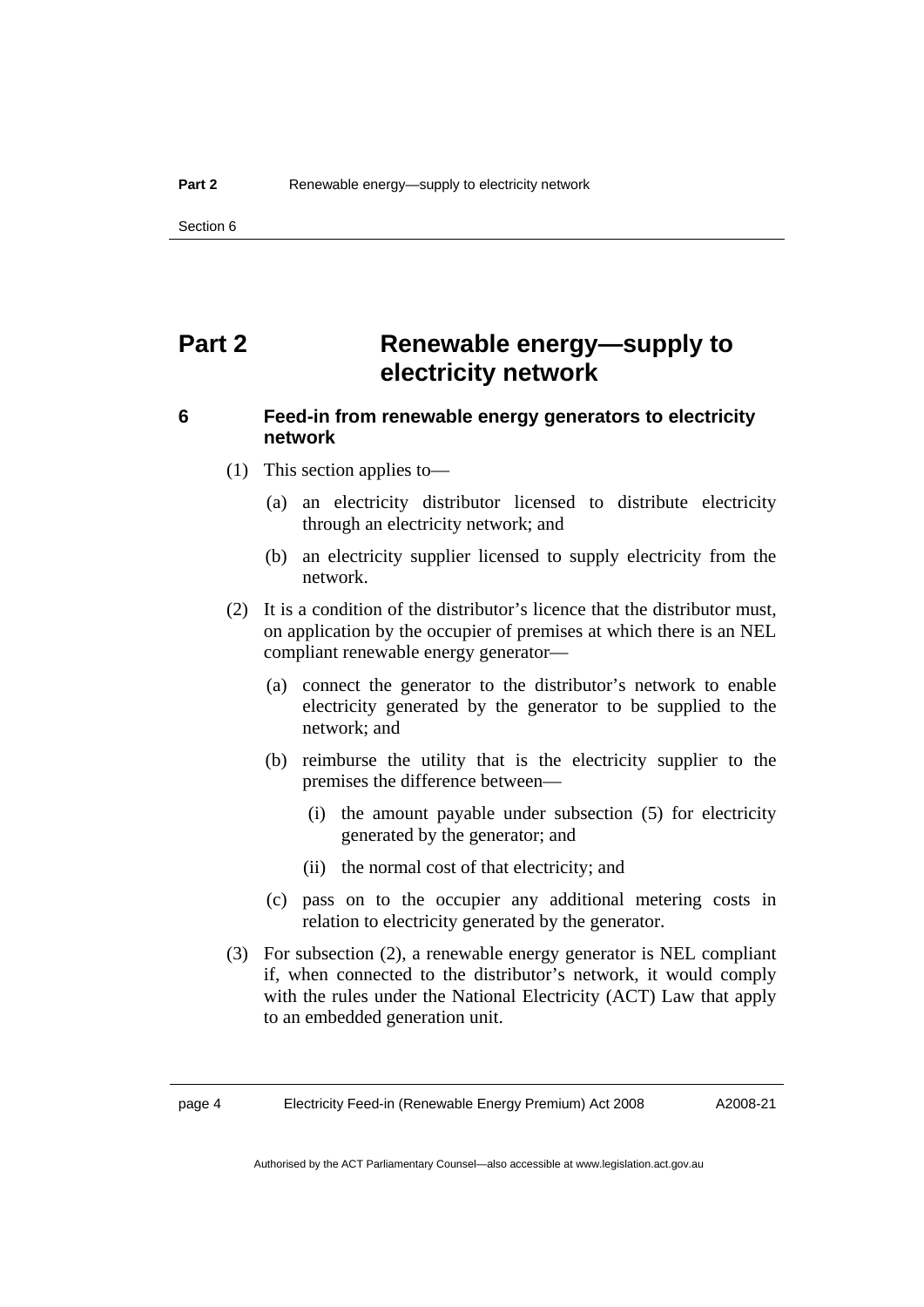- <span id="page-6-0"></span> (4) For subsection (2) (b) (ii), the normal cost of that electricity is taken to be the transition franchise tariff retail price.
- (5) For the electricity supplier mentioned in subsection (2), it is a condition of the supplier's licence that the supplier must, on application by the occupier of premises at which there is an NEL compliant renewable energy generator connected to the electricity network, pay the occupier at the applicable rate under section 8 (Payment for electricity from renewable energy generators) for the total amount of electricity generated by the generator.

#### **7 Utility service**

Each of the following is a utility service for the *Utilities Act 2000*:

- (a) the action required by a distributor under section  $6(2)$ ;
- (b) the action required by a supplier under section 6 (5).

#### **8 Payment for electricity from renewable energy generators**

Payment for electricity generated by generators to which section 6 (5) applies must be at the following rate:

- (a) if the total capacity of the generators is not more than 10kWh—
	- (i) 100% of the premium rate; or
	- (ii) if another percentage is determined under section 9 for this paragraph—that percentage of the premium rate;
- (b) if the total capacity of the generators is more than 10kWh, and not more than 30kWh—
	- (i) 80% of the premium rate; or
	- (ii) if another percentage is determined under section 9 for this paragraph—that percentage of the premium rate;

A2008-21

page 5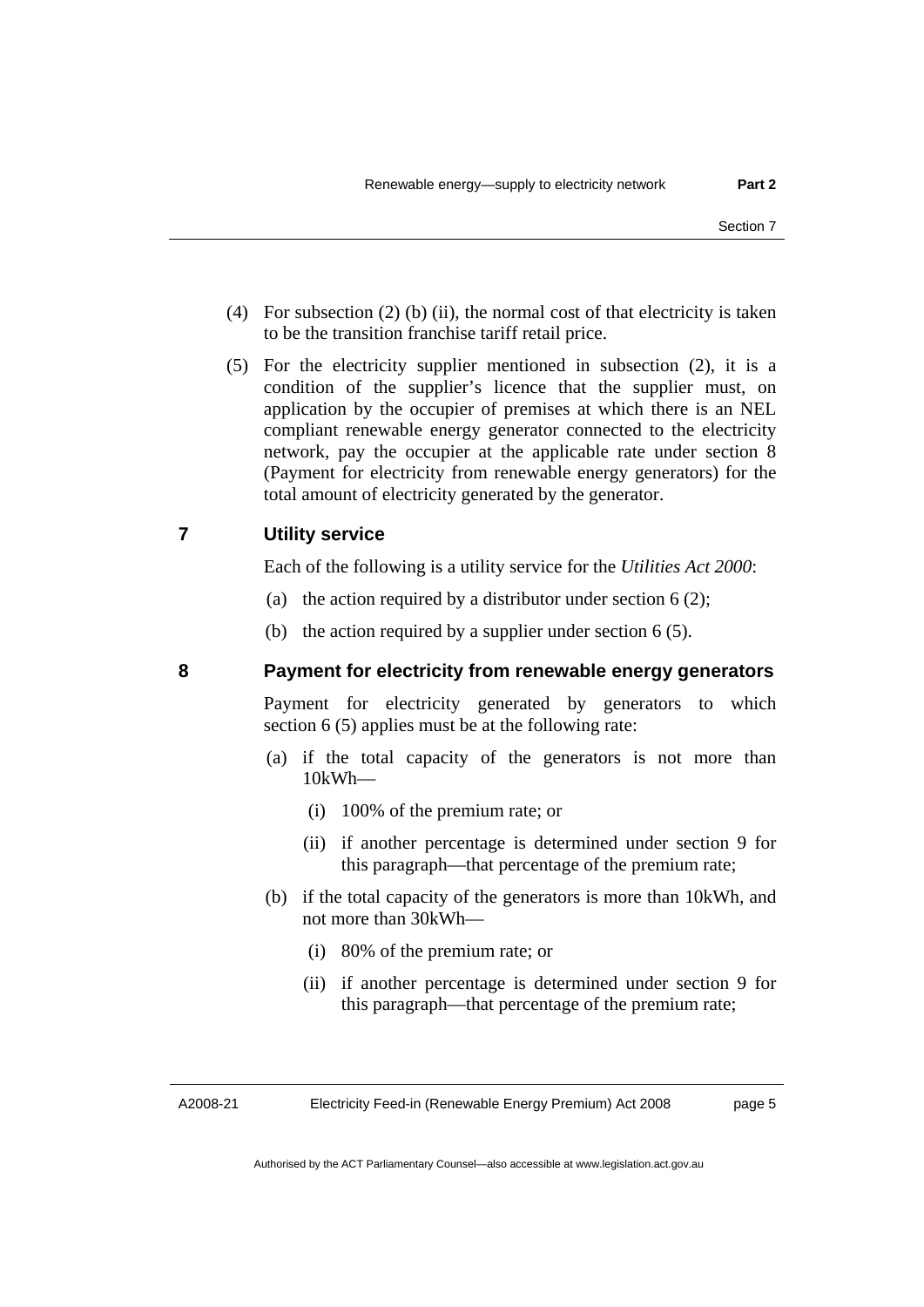<span id="page-7-0"></span>Section 9

- (c) if the total capacity of the generators is more than 30kWh—
	- (i) 75% of the premium rate; or
	- (ii) if another percentage is determined under section 9 for this paragraph—that percentage of the premium rate.

#### **9 Determination of percentages**

- (1) The Minister may determine percentages for section 8 (Payment for electricity from renewable energy generators).
- (2) A determination is a disallowable instrument.
	- *Note* A disallowable instrument must be notified, and presented to the Legislative Assembly, under the Legislation Act.

page 6 Electricity Feed-in (Renewable Energy Premium) Act 2008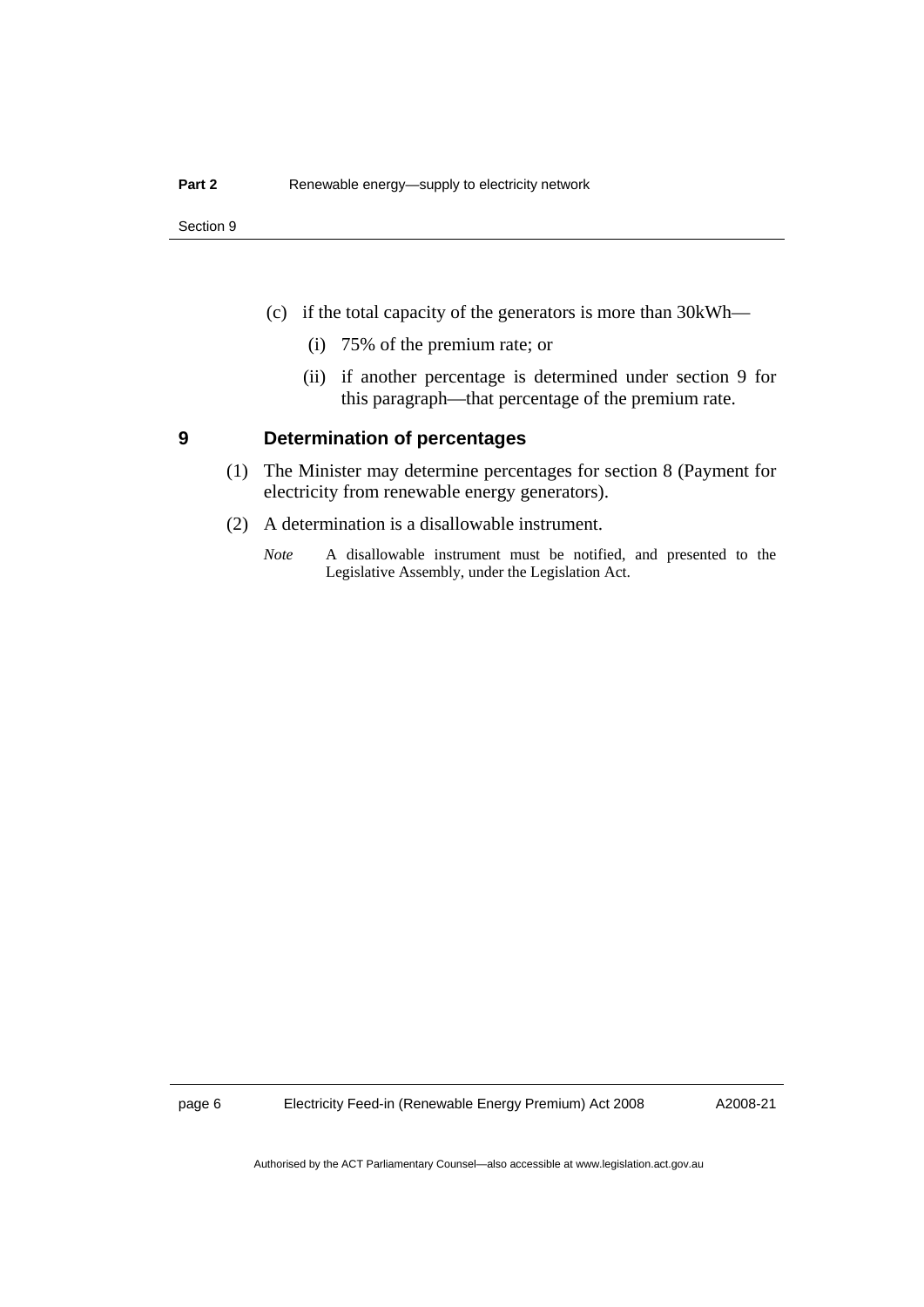## <span id="page-8-0"></span>**Part 3 Renewable energy premium determination of rate**

#### **10 Determination of premium rate**

- (1) For each financial year, the Minister must determine the premium rate for amounts payable by an electricity supplier under section 6 (Feed-in from renewable energy generators to electricity network) during the year.
- (2) A determination is a disallowable instrument.
	- *Note* A disallowable instrument must be notified, and presented to the Legislative Assembly, under the Legislation Act.
- (3) In making a determination, the Minister—
	- (a) must give priority to the following:
		- (i) the desirability of costs under this Act impacting equitably on all electricity users;
		- (ii) the need to encourage the generation of electricity from renewable sources;
		- (iii) the need to reduce emissions from greenhouse gases;
		- (iv) the need to reduce the likely effects of climate change;
		- (v) the desirability of occupiers being able to recoup investment on renewable energy generators within a reasonable time; and
	- (b) must have regard to the following:
		- (i) the amounts payable under this Act by an electricity distributor;
		- (ii) the amounts payable under this Act by an electricity supplier;

A2008-21 Electricity Feed-in (Renewable Energy Premium) Act 2008 page 7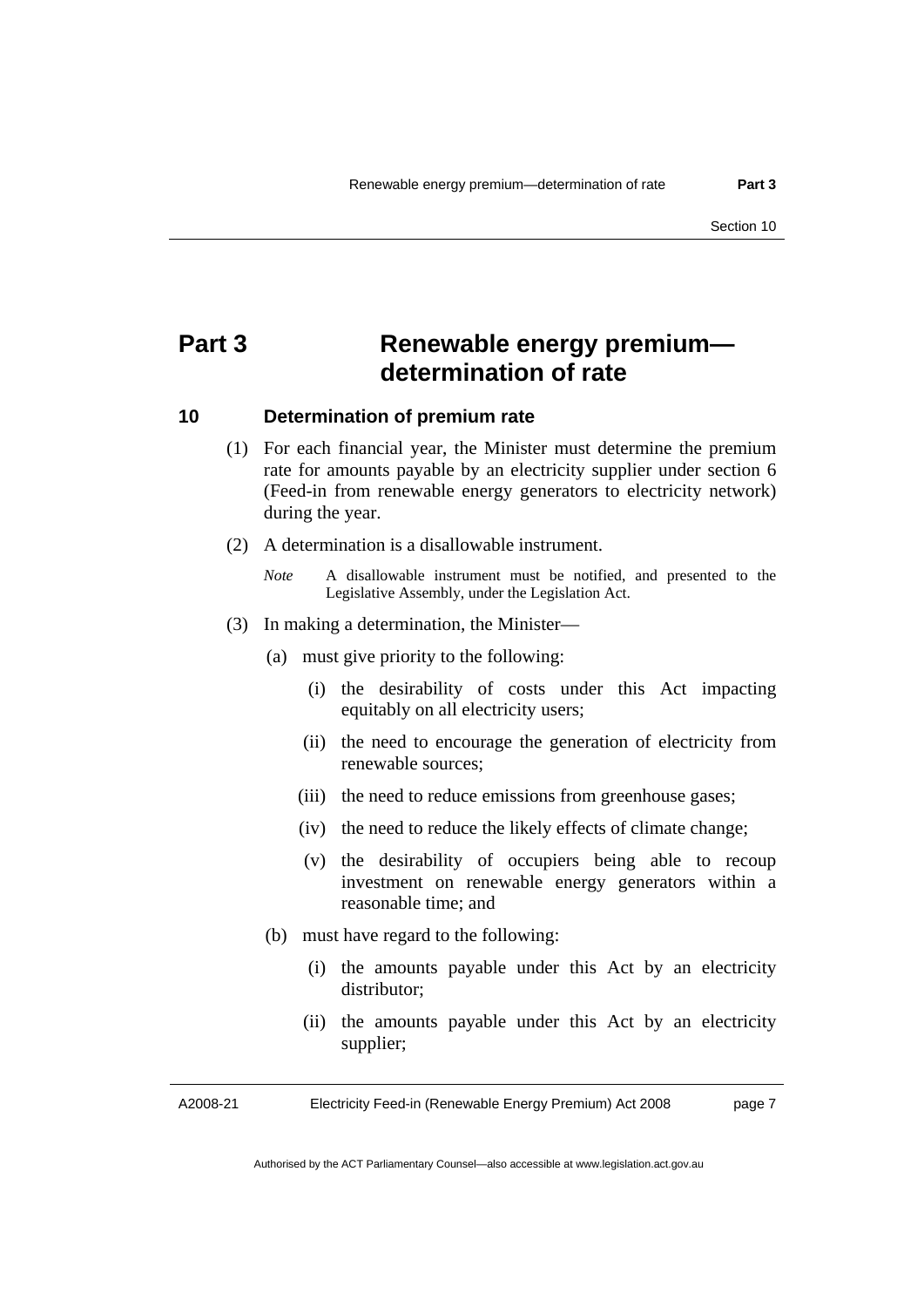- <span id="page-9-0"></span> (iii) any additional metering costs passed on to an occupier because of section  $6(2)(c)$ ;
- (iv) anything else the Minister considers relevant.
- (4) Until the Minister determines the premium rate under this section, the premium rate is 3.88 times the transition franchise tariff retail price on the day this Act commences.

#### **11 Premium rate—20 years**

- (1) The premium rate for the financial year in which a renewable energy generator is connected to a distributor's network applies, if the generator remains connected to the network, in relation to electricity generated by the generator during the 20 years after the date of the connection.
- (2) For subsection (1), a generator is taken to remain connected to the network during any temporary interruption to the connection for repair or maintenance work or relocation of the connection or generator at the same premises.

page 8 Electricity Feed-in (Renewable Energy Premium) Act 2008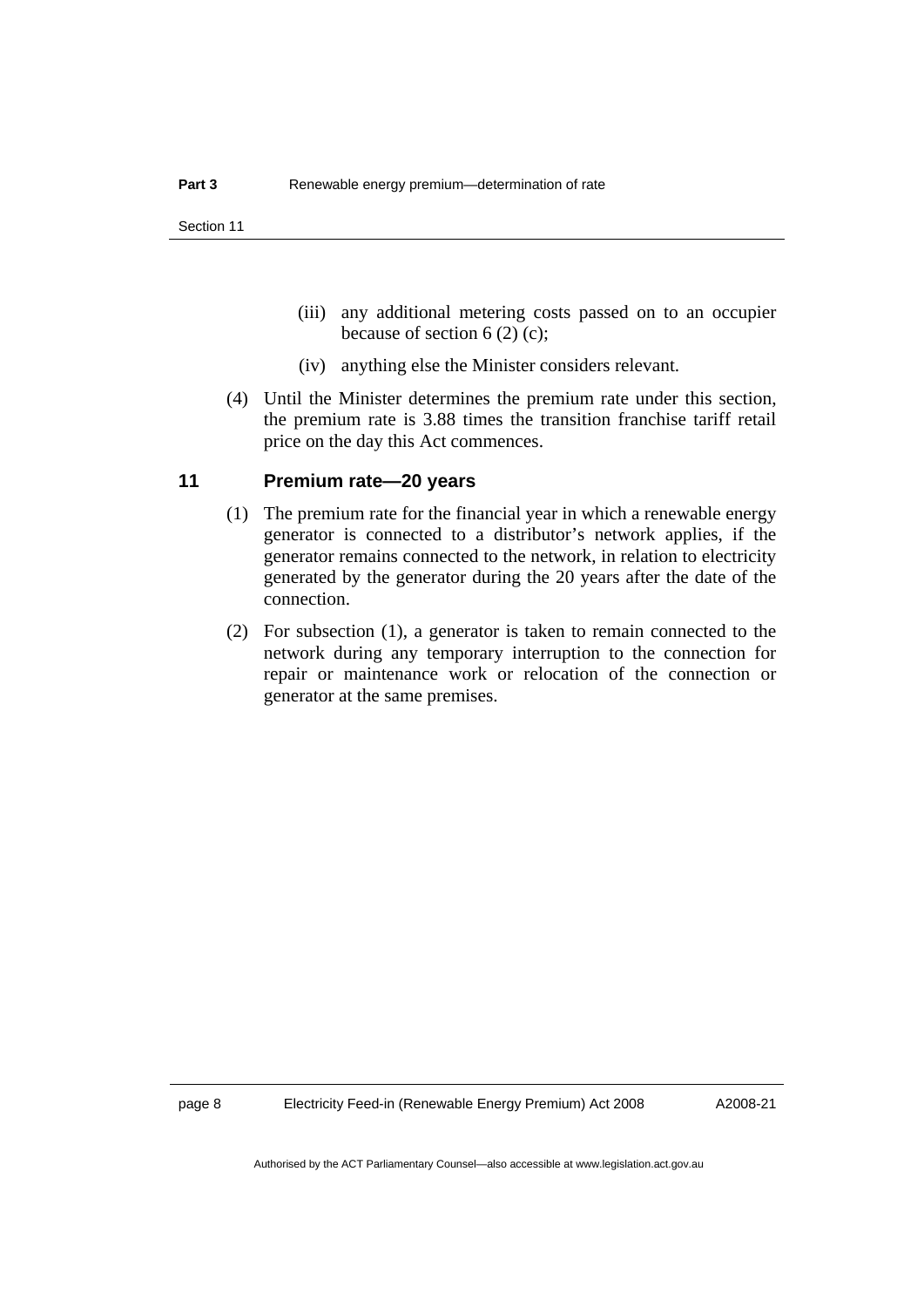## <span id="page-10-0"></span>**Part 4 Miscellaneous**

#### **12 Regulation-making power**

- (1) The Executive may make regulations for this Act.
	- *Note* **Regulations** must be notified, and presented to the Legislative Assembly, under the Legislation Act.
- (2) A regulation may make provision in relation to notices to be placed at premises where a renewable energy generator is located.
- (3) A regulation may create offences and fix maximum penalties of not more than 10 penalty units for the offences.

#### **13 Review of operation of Act**

- (1) The Minister must review the operation of this Act at least once every 5 years (a *review period*) after the day this Act commences.
- (2) The review must include a consideration of the impact of costs under this Act on electricity users and, in particular, whether the impacts are equitable.
- (3) The Minister must present a copy of the report of the review for a review period to the Legislative Assembly not later than 6 months after the end of the review period.

A2008-21

page 9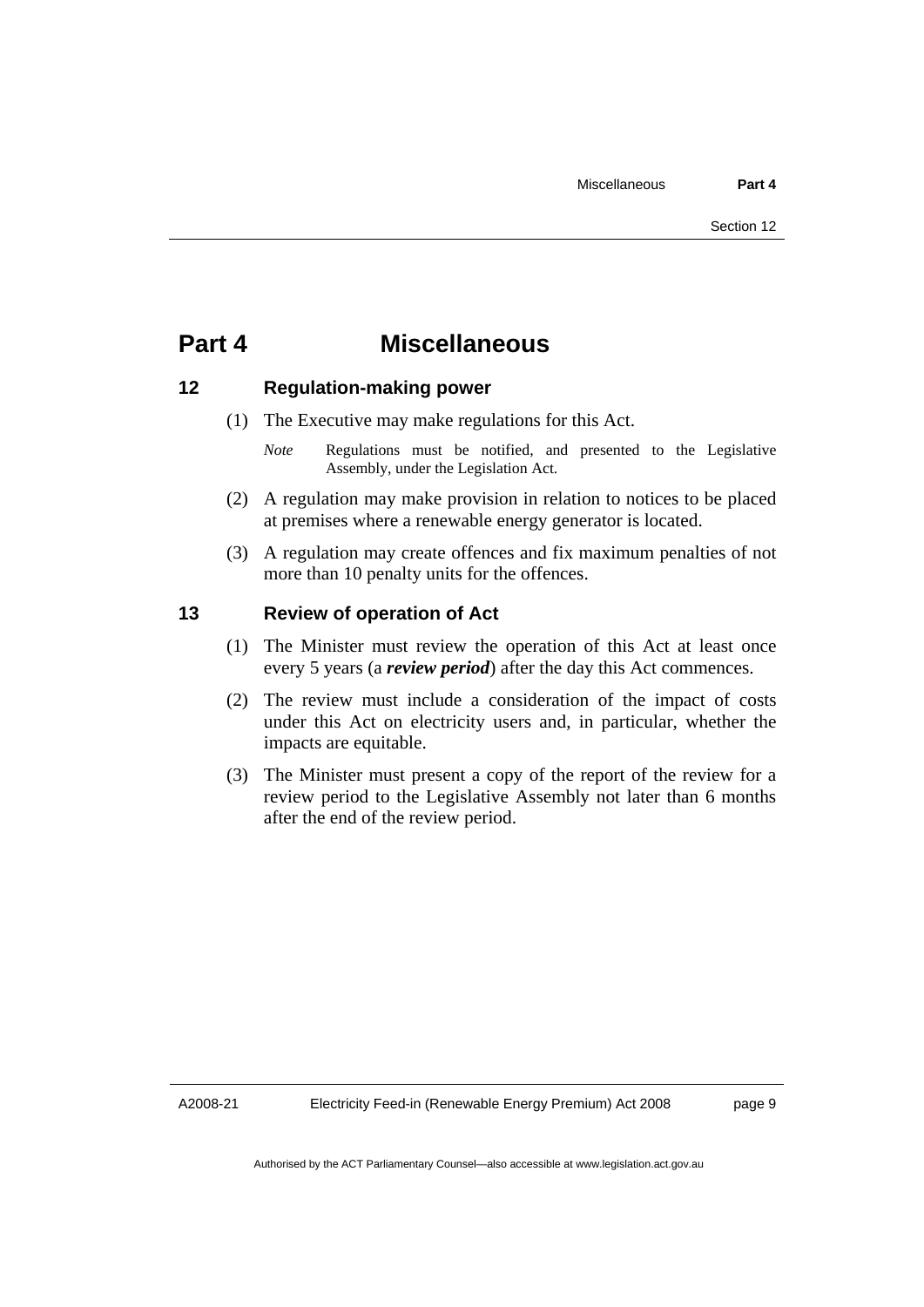## <span id="page-11-0"></span>**Dictionary**

(see  $s$  4)

*Note 1* The Legislation Act contains definitions and other provisions relevant to this Act.

*Note 2* For example, the Legislation Act, dict, pt 1, defines the following terms:

- disallowable instrument (see s 9)
- **Executive**
- Minister (see s 162)
- regulation
- under.

*additional metering costs*, in relation to electricity generated by a renewable energy generator connected to an electricity network, means metering costs associated with the electricity that are in addition to metering costs for which the distributor is responsible under the rules under the National Electricity (ACT) Law.

*customer*—see the *Utilities Act 2000*, section 17.

*electricity distributor*—see the *Utilities Act 2000*, dictionary.

*electricity network*—see the *Utilities Act 2000*, section 7.

*electricity supplier***—**see the *Utilities Act 2000*, dictionary.

*occupier*, for premises, means the retail electricity customer for the premises.

*premium rate*, for electricity supplied from a renewable energy generator to an electricity distributor's network, means the premium rate determined under section 10 for the financial year in which the generator was first connected to the network.

A2008-21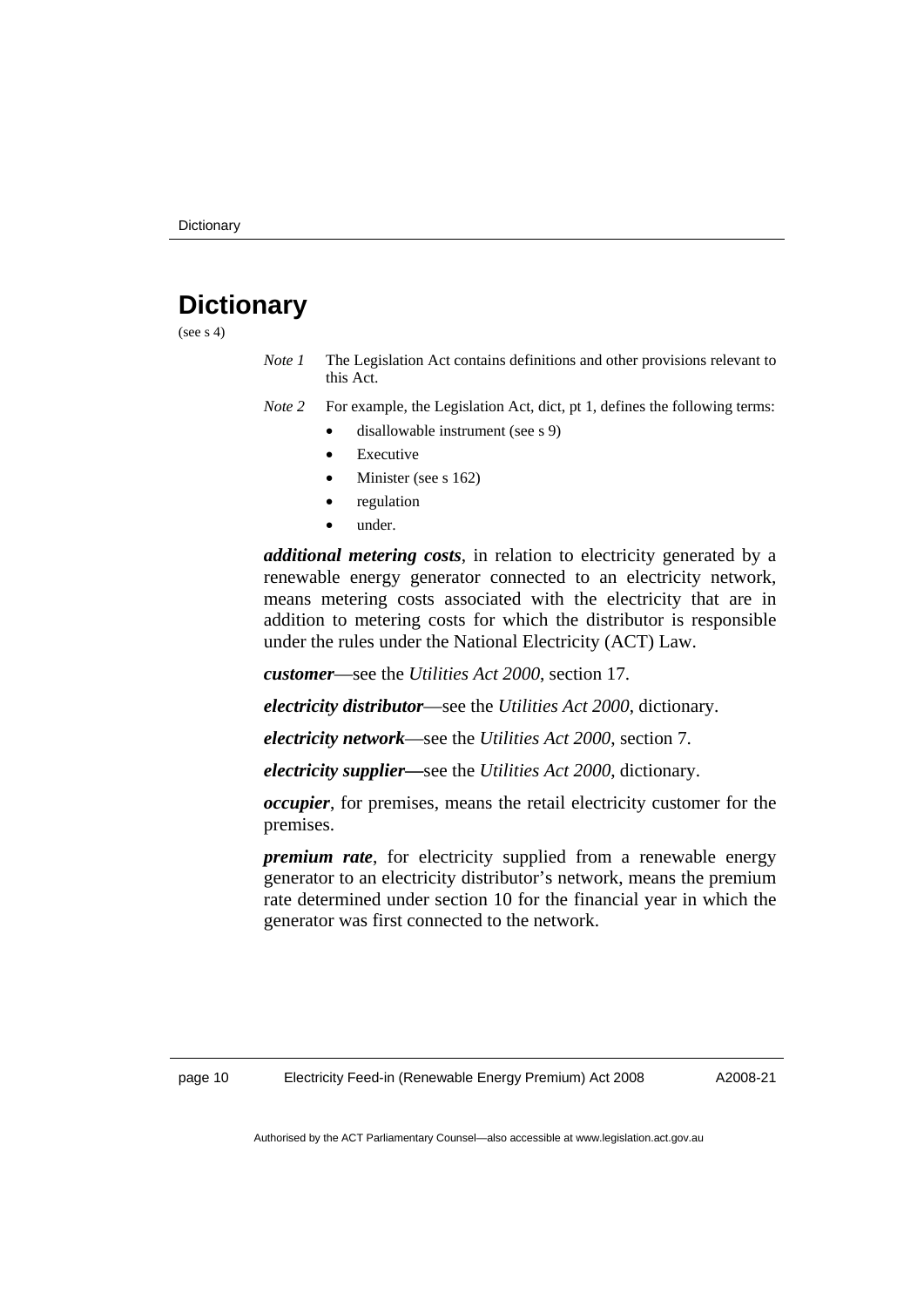*renewable energy source* means any of the following:

- (a) solar;
- (b) wind;
- (c) any other source prescribed by regulation.

*transition franchise tariff retail price*, in relation to electricity generated by a renewable energy generator connected to an electricity network at any time, means the transition franchise tariff retail price payable for electricity at that time under a price direction under the *Independent Competition and Regulatory Commission Act 1997*.

*utility***—**see the *Utilities Act 2000*, dictionary.

A2008-21

Electricity Feed-in (Renewable Energy Premium) Act 2008

page 11